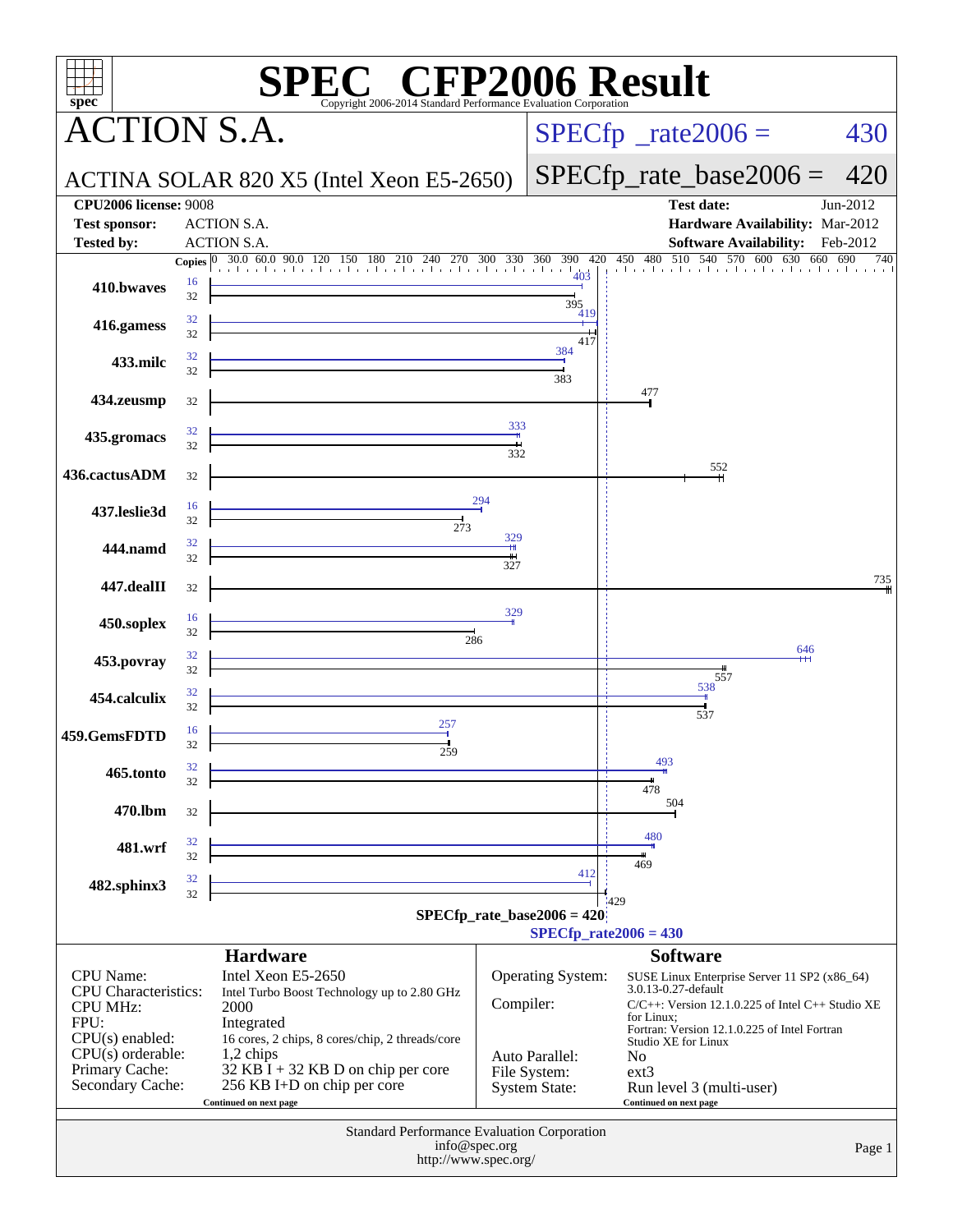

ACTION S.A.

### $SPECTp_rate2006 = 430$

#### ACTINA SOLAR 820 X5 (Intel Xeon E5-2650)

[SPECfp\\_rate\\_base2006 =](http://www.spec.org/auto/cpu2006/Docs/result-fields.html#SPECfpratebase2006) 420

**[CPU2006 license:](http://www.spec.org/auto/cpu2006/Docs/result-fields.html#CPU2006license)** 9008 **[Test date:](http://www.spec.org/auto/cpu2006/Docs/result-fields.html#Testdate)** Jun-2012 **[Test sponsor:](http://www.spec.org/auto/cpu2006/Docs/result-fields.html#Testsponsor)** ACTION S.A. **[Hardware Availability:](http://www.spec.org/auto/cpu2006/Docs/result-fields.html#HardwareAvailability)** Mar-2012 **[Tested by:](http://www.spec.org/auto/cpu2006/Docs/result-fields.html#Testedby)** ACTION S.A. **[Software Availability:](http://www.spec.org/auto/cpu2006/Docs/result-fields.html#SoftwareAvailability)** Feb-2012

[L3 Cache:](http://www.spec.org/auto/cpu2006/Docs/result-fields.html#L3Cache) 20 MB I+D on chip per chip<br>Other Cache: None [Other Cache:](http://www.spec.org/auto/cpu2006/Docs/result-fields.html#OtherCache) [Memory:](http://www.spec.org/auto/cpu2006/Docs/result-fields.html#Memory) 128 GB (16 x 8 GB 2Rx4 PC3-12800R-11, ECC) [Disk Subsystem:](http://www.spec.org/auto/cpu2006/Docs/result-fields.html#DiskSubsystem) 1 x 2 TB SATA 7200 RPM [Other Hardware:](http://www.spec.org/auto/cpu2006/Docs/result-fields.html#OtherHardware) None

| <b>Base Pointers:</b><br>Peak Pointers:<br>Other Software: |
|------------------------------------------------------------|
|                                                            |

 $32/64$ -bit 32/64-bit None

|                  | <b>Base</b>   |                |       |                |       |                |               | <b>Peak</b>   |                |              |                |              |                |              |
|------------------|---------------|----------------|-------|----------------|-------|----------------|---------------|---------------|----------------|--------------|----------------|--------------|----------------|--------------|
| <b>Benchmark</b> | <b>Copies</b> | <b>Seconds</b> | Ratio | <b>Seconds</b> | Ratio | <b>Seconds</b> | Ratio         | <b>Copies</b> | <b>Seconds</b> | <b>Ratio</b> | <b>Seconds</b> | <b>Ratio</b> | <b>Seconds</b> | <b>Ratio</b> |
| 410.bwayes       | 32            | 1101           | 395   | 1102           | 395   | 1102           | 395           | 16            | 540            | 403          | 540            | 403          | 539            | 403          |
| 416.gamess       | 32            | 1499           | 418   | 1502           | 417   | 1524           | 411           | 32            | 1496           | 419          | 1491           | 420          | 1553           | 403          |
| $433$ .milc      | 32            | 767            | 383   | 768            | 383   | 769            | 382           | 32            | 764            | 384          | 766            | 384          | 765            | 384          |
| 434.zeusmp       | 32            | 612            | 476   | 611            | 477   | 610            | 477           | 32            | 612            | 476          | 611            | 477          | 610            | 477          |
| 435.gromacs      | 32            | 678            | 337   | 687            | 332   | 688            | 332l          | 32            | 686            | 333          | 686            | 333          | 682            | 335          |
| 436.cactusADM    | 32            | 693            | 552   | 743            | 515   | 687            | 556           | 32            | 693            | 552          | 743            | 515          | 687            | 556          |
| 437.leslie3d     | 32            | 1097           | 274   | 1101           | 273   | <b>1100</b>    | <u> 273  </u> | 16            | 512            | 294          | 512            | 293          | 512            | 294          |
| 444.namd         | 32            | 774            | 332   | 784            | 327   | 788            | <b>326</b>    | 32            | 789            | 325          | 776            | 331          | 781            | 329          |
| 447.dealII       | 32            | 496            | 738   | 499            | 734   | 498            | 735           | 32            | 496            | 738          | 499            | 734          | 498            | 735          |
| $450$ .soplex    | 32            | 932            | 286   | 933            | 286   | 933            | 286           | 16            | 407            | 327          | 405            | 329          | 405            | 329          |
| 453.povray       | 32            | 305            | 558   | 306            | 557   | 306            | 556           | 32            | 264            | 646          | 262            | 651          | 266            | 640          |
| 454.calculix     | 32            | 492            | 537   | 491            | 537   | 492            | 536I          | 32            | 491            | 538          | 490            | 539          | 492            | 536          |
| 459.GemsFDTD     | 32            | 1308           | 260   | 1316           | 258   | 1312           | 259           | 16            | 661            | 257          | 660            | 257          | 659            | 257          |
| 465.tonto        | 32            | 655            | 480   | 658            | 478   | 659            | 478           | 32            | 637            | 494          | 641            | 491          | 639            | 493          |
| 470.1bm          | 32            | 873            | 504   | 873            | 504   | 871            | 505           | 32            | 873            | 504          | 873            | 504          | 871            | 505          |
| 481.wrf          | 32            | 758            | 472   | 761            | 469   | 764            | 468           | 32            | 743            | 481          | 744            | 480          | 746            | 479          |
| 482.sphinx3      | 32            | 1455           | 429   | 1457           | 428   | 1455           | 429           | 32            | 1514           | 412          | 1515           | 412          | 1514           | 412          |

### **[Submit Notes](http://www.spec.org/auto/cpu2006/Docs/result-fields.html#SubmitNotes)**

 The numactl mechanism was used to bind copies to processors. The config file option 'submit' was used to generate numactl commands to bind each copy to a specific processor. For details, please see the config file.

### **[Operating System Notes](http://www.spec.org/auto/cpu2006/Docs/result-fields.html#OperatingSystemNotes)**

Stack size set to unlimited using "ulimit -s unlimited"

### **[Platform Notes](http://www.spec.org/auto/cpu2006/Docs/result-fields.html#PlatformNotes)**

 Sysinfo program /cpu2006.1.2/config/sysinfo.rev6800 \$Rev: 6800 \$ \$Date:: 2011-10-11 #\$ 6f2ebdff5032aaa42e583f96b07f99d3 running on linux-zwpf Wed Jun 13 10:09:01 2012

Continued on next page

Standard Performance Evaluation Corporation [info@spec.org](mailto:info@spec.org) <http://www.spec.org/>

Page 2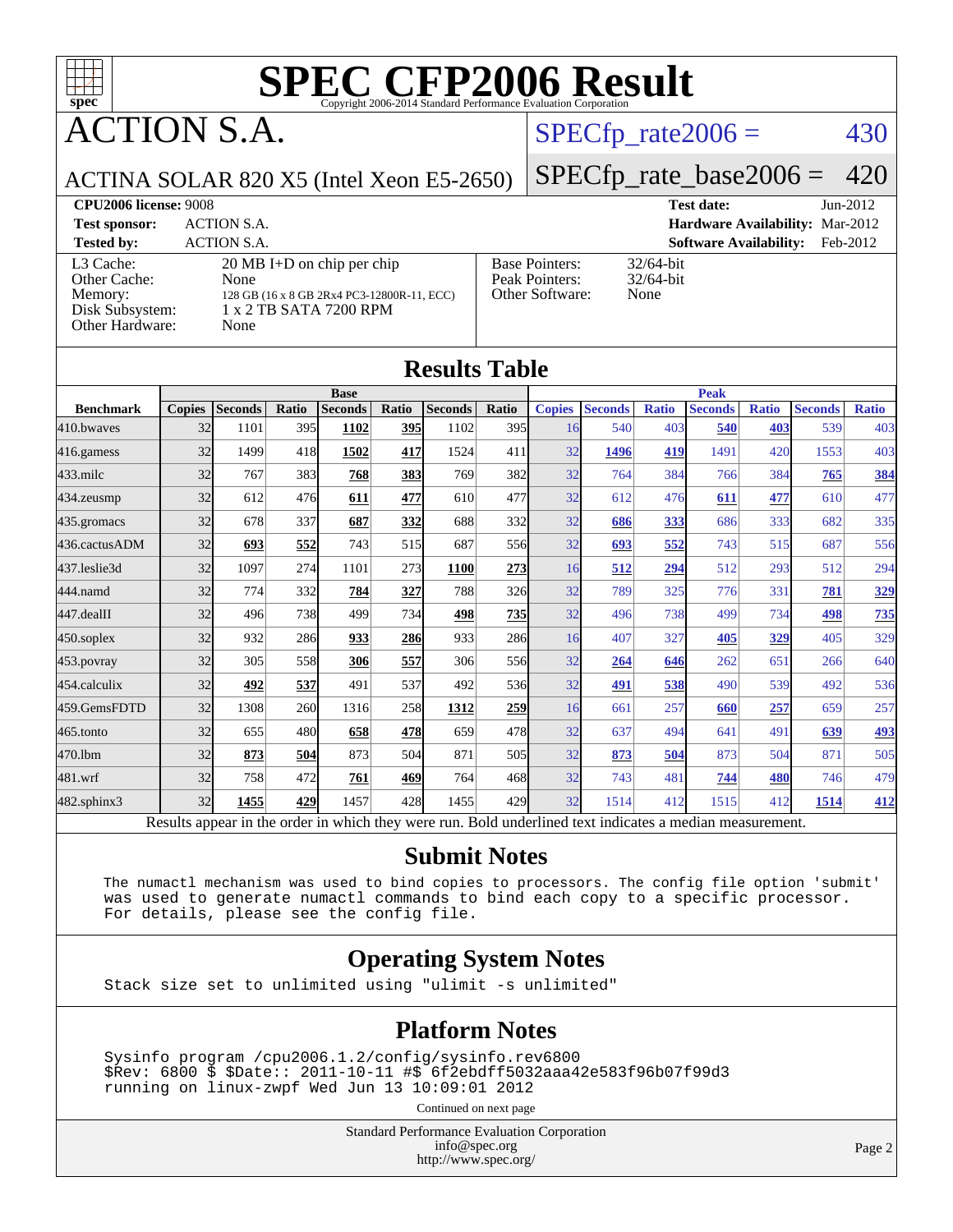

**CTION S.A.** 

 $SPECTp\_rate2006 = 430$ 

ACTINA SOLAR 820 X5 (Intel Xeon E5-2650)

[SPECfp\\_rate\\_base2006 =](http://www.spec.org/auto/cpu2006/Docs/result-fields.html#SPECfpratebase2006) 420

**[Tested by:](http://www.spec.org/auto/cpu2006/Docs/result-fields.html#Testedby)** ACTION S.A. **[Software Availability:](http://www.spec.org/auto/cpu2006/Docs/result-fields.html#SoftwareAvailability)** Feb-2012

**[CPU2006 license:](http://www.spec.org/auto/cpu2006/Docs/result-fields.html#CPU2006license)** 9008 **[Test date:](http://www.spec.org/auto/cpu2006/Docs/result-fields.html#Testdate)** Jun-2012 **[Test sponsor:](http://www.spec.org/auto/cpu2006/Docs/result-fields.html#Testsponsor)** ACTION S.A. **[Hardware Availability:](http://www.spec.org/auto/cpu2006/Docs/result-fields.html#HardwareAvailability)** Mar-2012

#### **[Platform Notes \(Continued\)](http://www.spec.org/auto/cpu2006/Docs/result-fields.html#PlatformNotes)**

 This section contains SUT (System Under Test) info as seen by some common utilities. To remove or add to this section, see: <http://www.spec.org/cpu2006/Docs/config.html#sysinfo> From /proc/cpuinfo model name : Intel(R)  $Xeon(R)$  CPU E5-2650 0 @ 2.00GHz 2 "physical id"s (chips) 32 "processors" cores, siblings (Caution: counting these is hw and system dependent. The following excerpts from /proc/cpuinfo might not be reliable. Use with caution.) cpu cores : 8 siblings : 16 physical 0: cores 0 1 2 3 4 5 6 7 physical 1: cores 0 1 2 3 4 5 6 7 cache size : 20480 KB From /proc/meminfo<br>MemTotal: 132140168 kB HugePages\_Total: 0 Hugepagesize: 2048 kB /usr/bin/lsb\_release -d SUSE Linux Enterprise Server 11 (x86\_64) From /etc/\*release\* /etc/\*version\* SuSE-release: SUSE Linux Enterprise Server 11 (x86\_64) VERSION = 11 PATCHLEVEL = 2 uname -a: Linux linux-zwpf 3.0.13-0.27-default #1 SMP Wed Feb 15 13:33:49 UTC 2012 (d73692b) x86\_64 x86\_64 x86\_64 GNU/Linux run-level 3 Jun 12 20:00 last=S SPEC is set to: /cpu2006.1.2 Filesystem Type Size Used Avail Use% Mounted on<br>
/dev/sda2 ext3 1.8T 57G 1.8T 4% / Type Size Used Avail Use% M<br>ext3 1.8T 57G 1.8T 4% / Additional information from dmidecode: (End of data from sysinfo program)

#### **[General Notes](http://www.spec.org/auto/cpu2006/Docs/result-fields.html#GeneralNotes)**

Environment variables set by runspec before the start of the run: LD\_LIBRARY\_PATH = "/cpu2006.1.2/libs/32:/cpu2006.1.2/libs/64"

Continued on next page

Standard Performance Evaluation Corporation [info@spec.org](mailto:info@spec.org) <http://www.spec.org/>

Page 3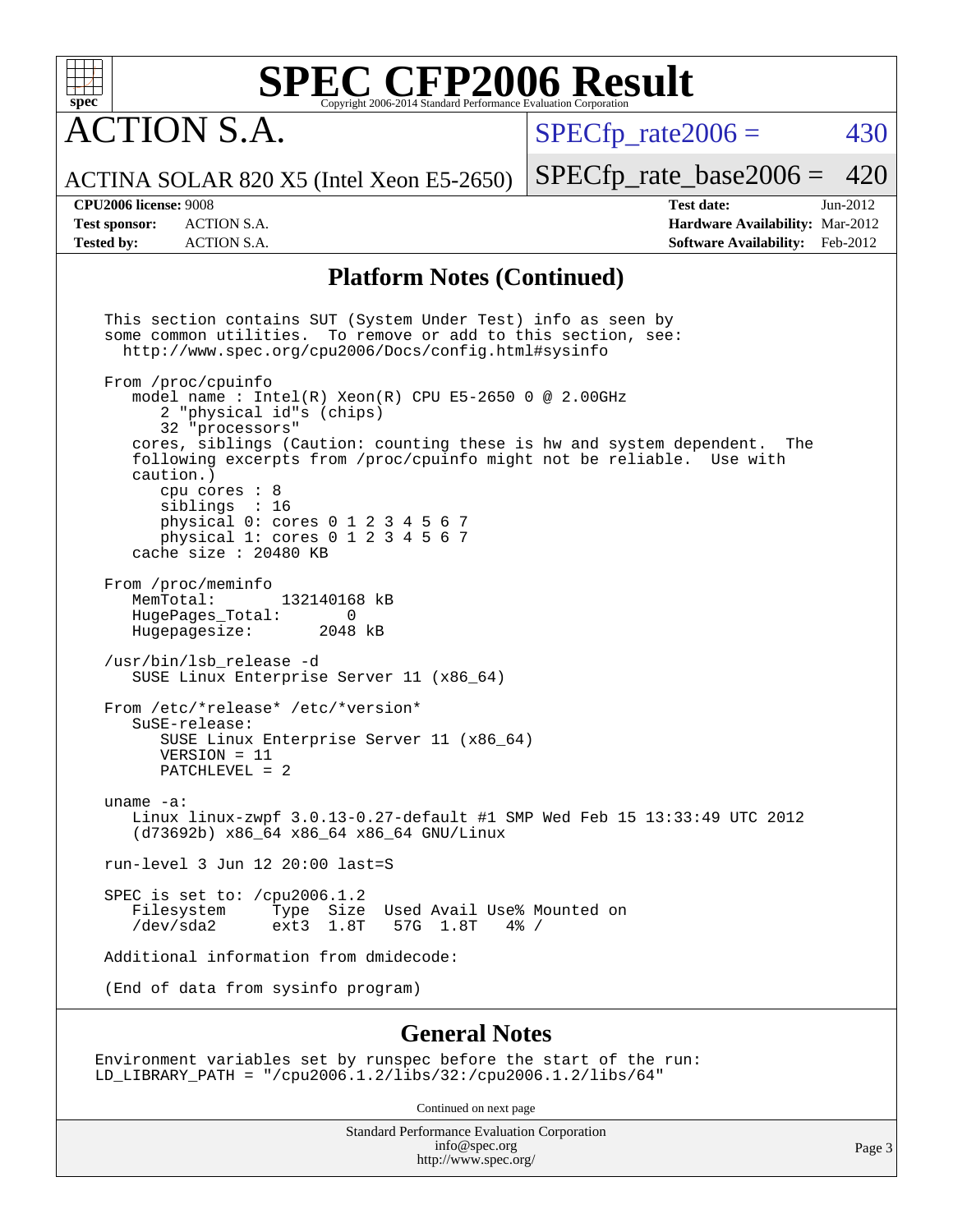

ACTION S.A.

 $SPECfp_rate2006 = 430$  $SPECfp_rate2006 = 430$ 

ACTINA SOLAR 820 X5 (Intel Xeon E5-2650)

[SPECfp\\_rate\\_base2006 =](http://www.spec.org/auto/cpu2006/Docs/result-fields.html#SPECfpratebase2006) 420

**[CPU2006 license:](http://www.spec.org/auto/cpu2006/Docs/result-fields.html#CPU2006license)** 9008 **[Test date:](http://www.spec.org/auto/cpu2006/Docs/result-fields.html#Testdate)** Jun-2012 **[Test sponsor:](http://www.spec.org/auto/cpu2006/Docs/result-fields.html#Testsponsor)** ACTION S.A. **[Hardware Availability:](http://www.spec.org/auto/cpu2006/Docs/result-fields.html#HardwareAvailability)** Mar-2012 **[Tested by:](http://www.spec.org/auto/cpu2006/Docs/result-fields.html#Testedby)** ACTION S.A. **[Software Availability:](http://www.spec.org/auto/cpu2006/Docs/result-fields.html#SoftwareAvailability)** Feb-2012

#### **[General Notes \(Continued\)](http://www.spec.org/auto/cpu2006/Docs/result-fields.html#GeneralNotes)**

 Binaries compiled on a system with 1x Core i7-860 CPU + 8GB memory using RHEL5.5 Transparent Huge Pages enabled with: echo always > /sys/kernel/mm/transparent\_hugepage/enabled Filesystem page cache cleared with:<br>echo 1> /proc/sys/vm/drop cac /proc/sys/vm/drop\_caches runspec command invoked through numactl i.e.: numactl --interleave=all runspec <etc>

**[Base Compiler Invocation](http://www.spec.org/auto/cpu2006/Docs/result-fields.html#BaseCompilerInvocation)**

 $C$  benchmarks:<br> $i_{\text{CC}}$  $-m64$ 

[C++ benchmarks:](http://www.spec.org/auto/cpu2006/Docs/result-fields.html#CXXbenchmarks) [icpc -m64](http://www.spec.org/cpu2006/results/res2012q3/cpu2006-20120618-22987.flags.html#user_CXXbase_intel_icpc_64bit_bedb90c1146cab66620883ef4f41a67e)

[Fortran benchmarks](http://www.spec.org/auto/cpu2006/Docs/result-fields.html#Fortranbenchmarks): [ifort -m64](http://www.spec.org/cpu2006/results/res2012q3/cpu2006-20120618-22987.flags.html#user_FCbase_intel_ifort_64bit_ee9d0fb25645d0210d97eb0527dcc06e)

[Benchmarks using both Fortran and C](http://www.spec.org/auto/cpu2006/Docs/result-fields.html#BenchmarksusingbothFortranandC): [icc -m64](http://www.spec.org/cpu2006/results/res2012q3/cpu2006-20120618-22987.flags.html#user_CC_FCbase_intel_icc_64bit_0b7121f5ab7cfabee23d88897260401c) [ifort -m64](http://www.spec.org/cpu2006/results/res2012q3/cpu2006-20120618-22987.flags.html#user_CC_FCbase_intel_ifort_64bit_ee9d0fb25645d0210d97eb0527dcc06e)

### **[Base Portability Flags](http://www.spec.org/auto/cpu2006/Docs/result-fields.html#BasePortabilityFlags)**

| 410.bwaves: -DSPEC CPU LP64                |                                                                |
|--------------------------------------------|----------------------------------------------------------------|
| 416.gamess: -DSPEC_CPU_LP64                |                                                                |
| 433.milc: -DSPEC CPU LP64                  |                                                                |
| 434.zeusmp: -DSPEC_CPU_LP64                |                                                                |
| 435.gromacs: -DSPEC_CPU_LP64 -nofor_main   |                                                                |
| 436.cactusADM: -DSPEC CPU LP64 -nofor main |                                                                |
| 437.leslie3d: -DSPEC CPU LP64              |                                                                |
| 444.namd: -DSPEC CPU LP64                  |                                                                |
| 447.dealII: -DSPEC_CPU LP64                |                                                                |
| 450.soplex: -DSPEC_CPU_LP64                |                                                                |
| 453.povray: -DSPEC_CPU_LP64                |                                                                |
| 454.calculix: -DSPEC CPU LP64 -nofor main  |                                                                |
| 459.GemsFDTD: -DSPEC CPU LP64              |                                                                |
| 465.tonto: - DSPEC CPU LP64                |                                                                |
| 470.1bm: - DSPEC CPU LP64                  |                                                                |
|                                            | 481.wrf: -DSPEC CPU_LP64 -DSPEC_CPU_CASE_FLAG -DSPEC_CPU_LINUX |
| 482.sphinx3: -DSPEC_CPU_LP64               |                                                                |
|                                            |                                                                |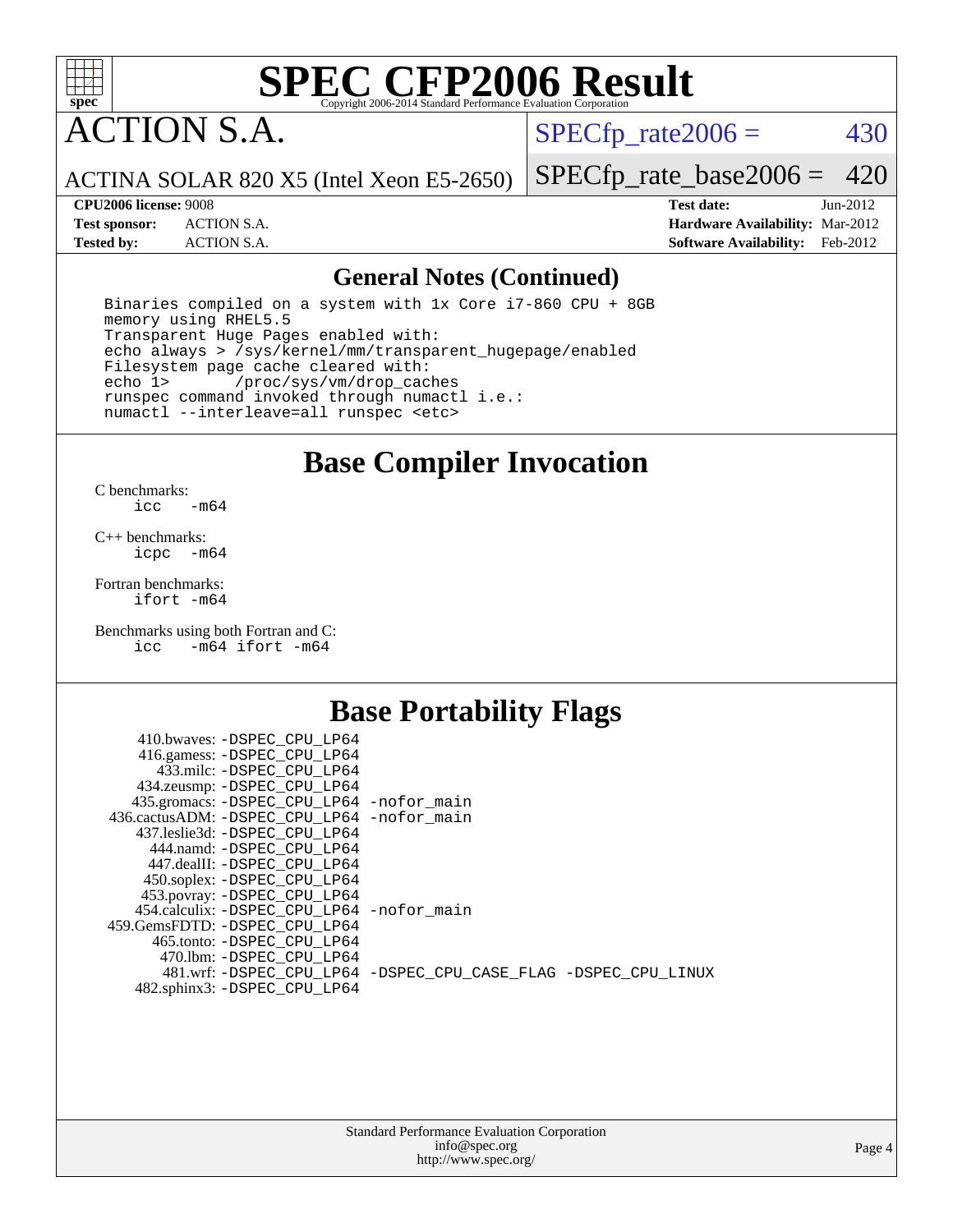

ACTION S.A.

 $SPECTp\_rate2006 = 430$ 

ACTINA SOLAR 820 X5 (Intel Xeon E5-2650)

[SPECfp\\_rate\\_base2006 =](http://www.spec.org/auto/cpu2006/Docs/result-fields.html#SPECfpratebase2006) 420

**[CPU2006 license:](http://www.spec.org/auto/cpu2006/Docs/result-fields.html#CPU2006license)** 9008 **[Test date:](http://www.spec.org/auto/cpu2006/Docs/result-fields.html#Testdate)** Jun-2012 **[Test sponsor:](http://www.spec.org/auto/cpu2006/Docs/result-fields.html#Testsponsor)** ACTION S.A. **[Hardware Availability:](http://www.spec.org/auto/cpu2006/Docs/result-fields.html#HardwareAvailability)** Mar-2012 **[Tested by:](http://www.spec.org/auto/cpu2006/Docs/result-fields.html#Testedby)** ACTION S.A. **[Software Availability:](http://www.spec.org/auto/cpu2006/Docs/result-fields.html#SoftwareAvailability)** Feb-2012

## **[Base Optimization Flags](http://www.spec.org/auto/cpu2006/Docs/result-fields.html#BaseOptimizationFlags)**

[C benchmarks](http://www.spec.org/auto/cpu2006/Docs/result-fields.html#Cbenchmarks): [-xAVX](http://www.spec.org/cpu2006/results/res2012q3/cpu2006-20120618-22987.flags.html#user_CCbase_f-xAVX) [-ipo](http://www.spec.org/cpu2006/results/res2012q3/cpu2006-20120618-22987.flags.html#user_CCbase_f-ipo) [-O3](http://www.spec.org/cpu2006/results/res2012q3/cpu2006-20120618-22987.flags.html#user_CCbase_f-O3) [-no-prec-div](http://www.spec.org/cpu2006/results/res2012q3/cpu2006-20120618-22987.flags.html#user_CCbase_f-no-prec-div) [-static](http://www.spec.org/cpu2006/results/res2012q3/cpu2006-20120618-22987.flags.html#user_CCbase_f-static) [-opt-prefetch](http://www.spec.org/cpu2006/results/res2012q3/cpu2006-20120618-22987.flags.html#user_CCbase_f-opt-prefetch) [-auto-p32](http://www.spec.org/cpu2006/results/res2012q3/cpu2006-20120618-22987.flags.html#user_CCbase_f-auto-p32) [-ansi-alias](http://www.spec.org/cpu2006/results/res2012q3/cpu2006-20120618-22987.flags.html#user_CCbase_f-ansi-alias) [-opt-mem-layout-trans=3](http://www.spec.org/cpu2006/results/res2012q3/cpu2006-20120618-22987.flags.html#user_CCbase_f-opt-mem-layout-trans_a7b82ad4bd7abf52556d4961a2ae94d5) [C++ benchmarks:](http://www.spec.org/auto/cpu2006/Docs/result-fields.html#CXXbenchmarks) [-xAVX](http://www.spec.org/cpu2006/results/res2012q3/cpu2006-20120618-22987.flags.html#user_CXXbase_f-xAVX) [-ipo](http://www.spec.org/cpu2006/results/res2012q3/cpu2006-20120618-22987.flags.html#user_CXXbase_f-ipo) [-O3](http://www.spec.org/cpu2006/results/res2012q3/cpu2006-20120618-22987.flags.html#user_CXXbase_f-O3) [-no-prec-div](http://www.spec.org/cpu2006/results/res2012q3/cpu2006-20120618-22987.flags.html#user_CXXbase_f-no-prec-div) [-static](http://www.spec.org/cpu2006/results/res2012q3/cpu2006-20120618-22987.flags.html#user_CXXbase_f-static) [-opt-prefetch](http://www.spec.org/cpu2006/results/res2012q3/cpu2006-20120618-22987.flags.html#user_CXXbase_f-opt-prefetch) [-auto-p32](http://www.spec.org/cpu2006/results/res2012q3/cpu2006-20120618-22987.flags.html#user_CXXbase_f-auto-p32) [-ansi-alias](http://www.spec.org/cpu2006/results/res2012q3/cpu2006-20120618-22987.flags.html#user_CXXbase_f-ansi-alias) [-opt-mem-layout-trans=3](http://www.spec.org/cpu2006/results/res2012q3/cpu2006-20120618-22987.flags.html#user_CXXbase_f-opt-mem-layout-trans_a7b82ad4bd7abf52556d4961a2ae94d5) [Fortran benchmarks](http://www.spec.org/auto/cpu2006/Docs/result-fields.html#Fortranbenchmarks): [-xAVX](http://www.spec.org/cpu2006/results/res2012q3/cpu2006-20120618-22987.flags.html#user_FCbase_f-xAVX) [-ipo](http://www.spec.org/cpu2006/results/res2012q3/cpu2006-20120618-22987.flags.html#user_FCbase_f-ipo) [-O3](http://www.spec.org/cpu2006/results/res2012q3/cpu2006-20120618-22987.flags.html#user_FCbase_f-O3) [-no-prec-div](http://www.spec.org/cpu2006/results/res2012q3/cpu2006-20120618-22987.flags.html#user_FCbase_f-no-prec-div) [-static](http://www.spec.org/cpu2006/results/res2012q3/cpu2006-20120618-22987.flags.html#user_FCbase_f-static) [-opt-prefetch](http://www.spec.org/cpu2006/results/res2012q3/cpu2006-20120618-22987.flags.html#user_FCbase_f-opt-prefetch) [Benchmarks using both Fortran and C](http://www.spec.org/auto/cpu2006/Docs/result-fields.html#BenchmarksusingbothFortranandC): [-xAVX](http://www.spec.org/cpu2006/results/res2012q3/cpu2006-20120618-22987.flags.html#user_CC_FCbase_f-xAVX) [-ipo](http://www.spec.org/cpu2006/results/res2012q3/cpu2006-20120618-22987.flags.html#user_CC_FCbase_f-ipo) [-O3](http://www.spec.org/cpu2006/results/res2012q3/cpu2006-20120618-22987.flags.html#user_CC_FCbase_f-O3) [-no-prec-div](http://www.spec.org/cpu2006/results/res2012q3/cpu2006-20120618-22987.flags.html#user_CC_FCbase_f-no-prec-div) [-static](http://www.spec.org/cpu2006/results/res2012q3/cpu2006-20120618-22987.flags.html#user_CC_FCbase_f-static) [-opt-prefetch](http://www.spec.org/cpu2006/results/res2012q3/cpu2006-20120618-22987.flags.html#user_CC_FCbase_f-opt-prefetch) [-auto-p32](http://www.spec.org/cpu2006/results/res2012q3/cpu2006-20120618-22987.flags.html#user_CC_FCbase_f-auto-p32) [-ansi-alias](http://www.spec.org/cpu2006/results/res2012q3/cpu2006-20120618-22987.flags.html#user_CC_FCbase_f-ansi-alias) [-opt-mem-layout-trans=3](http://www.spec.org/cpu2006/results/res2012q3/cpu2006-20120618-22987.flags.html#user_CC_FCbase_f-opt-mem-layout-trans_a7b82ad4bd7abf52556d4961a2ae94d5)

## **[Peak Compiler Invocation](http://www.spec.org/auto/cpu2006/Docs/result-fields.html#PeakCompilerInvocation)**

[C benchmarks \(except as noted below\)](http://www.spec.org/auto/cpu2006/Docs/result-fields.html#Cbenchmarksexceptasnotedbelow):  $\text{icc}$  -m64

482.sphinx3: [icc -m32](http://www.spec.org/cpu2006/results/res2012q3/cpu2006-20120618-22987.flags.html#user_peakCCLD482_sphinx3_intel_icc_a6a621f8d50482236b970c6ac5f55f93)

[C++ benchmarks \(except as noted below\):](http://www.spec.org/auto/cpu2006/Docs/result-fields.html#CXXbenchmarksexceptasnotedbelow) [icpc -m64](http://www.spec.org/cpu2006/results/res2012q3/cpu2006-20120618-22987.flags.html#user_CXXpeak_intel_icpc_64bit_bedb90c1146cab66620883ef4f41a67e)

450.soplex: [icpc -m32](http://www.spec.org/cpu2006/results/res2012q3/cpu2006-20120618-22987.flags.html#user_peakCXXLD450_soplex_intel_icpc_4e5a5ef1a53fd332b3c49e69c3330699)

[Fortran benchmarks](http://www.spec.org/auto/cpu2006/Docs/result-fields.html#Fortranbenchmarks): [ifort -m64](http://www.spec.org/cpu2006/results/res2012q3/cpu2006-20120618-22987.flags.html#user_FCpeak_intel_ifort_64bit_ee9d0fb25645d0210d97eb0527dcc06e)

[Benchmarks using both Fortran and C](http://www.spec.org/auto/cpu2006/Docs/result-fields.html#BenchmarksusingbothFortranandC): [icc -m64](http://www.spec.org/cpu2006/results/res2012q3/cpu2006-20120618-22987.flags.html#user_CC_FCpeak_intel_icc_64bit_0b7121f5ab7cfabee23d88897260401c) [ifort -m64](http://www.spec.org/cpu2006/results/res2012q3/cpu2006-20120618-22987.flags.html#user_CC_FCpeak_intel_ifort_64bit_ee9d0fb25645d0210d97eb0527dcc06e)

## **[Peak Portability Flags](http://www.spec.org/auto/cpu2006/Docs/result-fields.html#PeakPortabilityFlags)**

 410.bwaves: [-DSPEC\\_CPU\\_LP64](http://www.spec.org/cpu2006/results/res2012q3/cpu2006-20120618-22987.flags.html#suite_peakPORTABILITY410_bwaves_DSPEC_CPU_LP64) 416.gamess: [-DSPEC\\_CPU\\_LP64](http://www.spec.org/cpu2006/results/res2012q3/cpu2006-20120618-22987.flags.html#suite_peakPORTABILITY416_gamess_DSPEC_CPU_LP64) 433.milc: [-DSPEC\\_CPU\\_LP64](http://www.spec.org/cpu2006/results/res2012q3/cpu2006-20120618-22987.flags.html#suite_peakPORTABILITY433_milc_DSPEC_CPU_LP64) 434.zeusmp: [-DSPEC\\_CPU\\_LP64](http://www.spec.org/cpu2006/results/res2012q3/cpu2006-20120618-22987.flags.html#suite_peakPORTABILITY434_zeusmp_DSPEC_CPU_LP64) 435.gromacs: [-DSPEC\\_CPU\\_LP64](http://www.spec.org/cpu2006/results/res2012q3/cpu2006-20120618-22987.flags.html#suite_peakPORTABILITY435_gromacs_DSPEC_CPU_LP64) [-nofor\\_main](http://www.spec.org/cpu2006/results/res2012q3/cpu2006-20120618-22987.flags.html#user_peakLDPORTABILITY435_gromacs_f-nofor_main) 436.cactusADM: [-DSPEC\\_CPU\\_LP64](http://www.spec.org/cpu2006/results/res2012q3/cpu2006-20120618-22987.flags.html#suite_peakPORTABILITY436_cactusADM_DSPEC_CPU_LP64) [-nofor\\_main](http://www.spec.org/cpu2006/results/res2012q3/cpu2006-20120618-22987.flags.html#user_peakLDPORTABILITY436_cactusADM_f-nofor_main) 437.leslie3d: [-DSPEC\\_CPU\\_LP64](http://www.spec.org/cpu2006/results/res2012q3/cpu2006-20120618-22987.flags.html#suite_peakPORTABILITY437_leslie3d_DSPEC_CPU_LP64) 444.namd: [-DSPEC\\_CPU\\_LP64](http://www.spec.org/cpu2006/results/res2012q3/cpu2006-20120618-22987.flags.html#suite_peakPORTABILITY444_namd_DSPEC_CPU_LP64) 447.dealII: [-DSPEC\\_CPU\\_LP64](http://www.spec.org/cpu2006/results/res2012q3/cpu2006-20120618-22987.flags.html#suite_peakPORTABILITY447_dealII_DSPEC_CPU_LP64) 453.povray: [-DSPEC\\_CPU\\_LP64](http://www.spec.org/cpu2006/results/res2012q3/cpu2006-20120618-22987.flags.html#suite_peakPORTABILITY453_povray_DSPEC_CPU_LP64)

Continued on next page

Standard Performance Evaluation Corporation [info@spec.org](mailto:info@spec.org) <http://www.spec.org/>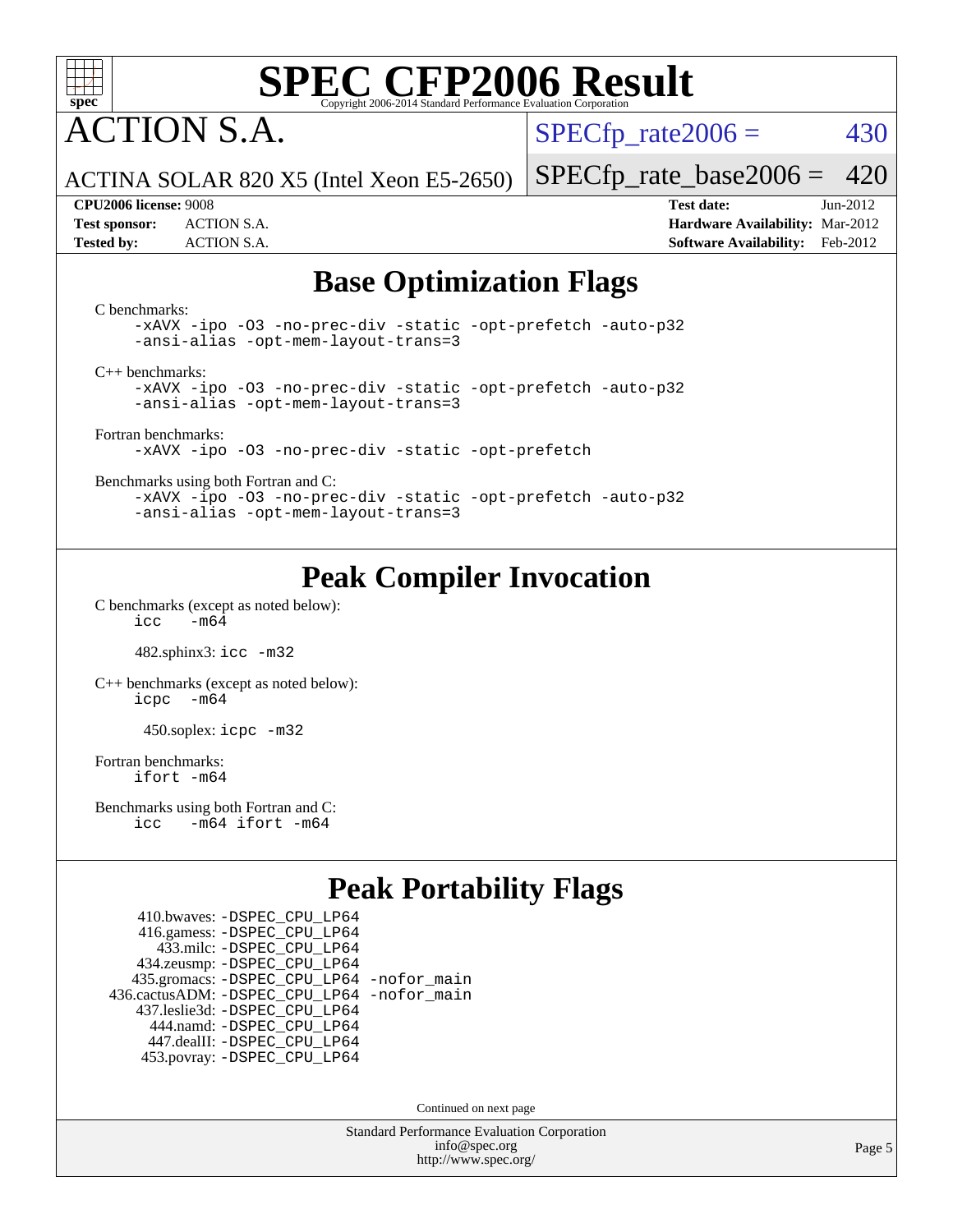

ACTION S.A.

 $SPECTp\_rate2006 = 430$ 

ACTINA SOLAR 820 X5 (Intel Xeon E5-2650)

[SPECfp\\_rate\\_base2006 =](http://www.spec.org/auto/cpu2006/Docs/result-fields.html#SPECfpratebase2006) 420

**[CPU2006 license:](http://www.spec.org/auto/cpu2006/Docs/result-fields.html#CPU2006license)** 9008 **[Test date:](http://www.spec.org/auto/cpu2006/Docs/result-fields.html#Testdate)** Jun-2012 **[Test sponsor:](http://www.spec.org/auto/cpu2006/Docs/result-fields.html#Testsponsor)** ACTION S.A. **[Hardware Availability:](http://www.spec.org/auto/cpu2006/Docs/result-fields.html#HardwareAvailability)** Mar-2012 **[Tested by:](http://www.spec.org/auto/cpu2006/Docs/result-fields.html#Testedby)** ACTION S.A. **[Software Availability:](http://www.spec.org/auto/cpu2006/Docs/result-fields.html#SoftwareAvailability)** Feb-2012

## **[Peak Portability Flags \(Continued\)](http://www.spec.org/auto/cpu2006/Docs/result-fields.html#PeakPortabilityFlags)**

 454.calculix: [-DSPEC\\_CPU\\_LP64](http://www.spec.org/cpu2006/results/res2012q3/cpu2006-20120618-22987.flags.html#suite_peakPORTABILITY454_calculix_DSPEC_CPU_LP64) [-nofor\\_main](http://www.spec.org/cpu2006/results/res2012q3/cpu2006-20120618-22987.flags.html#user_peakLDPORTABILITY454_calculix_f-nofor_main) 465.tonto: [-DSPEC\\_CPU\\_LP64](http://www.spec.org/cpu2006/results/res2012q3/cpu2006-20120618-22987.flags.html#suite_peakPORTABILITY465_tonto_DSPEC_CPU_LP64) 470.lbm: [-DSPEC\\_CPU\\_LP64](http://www.spec.org/cpu2006/results/res2012q3/cpu2006-20120618-22987.flags.html#suite_peakPORTABILITY470_lbm_DSPEC_CPU_LP64) 481.wrf: [-DSPEC\\_CPU\\_LP64](http://www.spec.org/cpu2006/results/res2012q3/cpu2006-20120618-22987.flags.html#suite_peakPORTABILITY481_wrf_DSPEC_CPU_LP64) [-DSPEC\\_CPU\\_CASE\\_FLAG](http://www.spec.org/cpu2006/results/res2012q3/cpu2006-20120618-22987.flags.html#b481.wrf_peakCPORTABILITY_DSPEC_CPU_CASE_FLAG) [-DSPEC\\_CPU\\_LINUX](http://www.spec.org/cpu2006/results/res2012q3/cpu2006-20120618-22987.flags.html#b481.wrf_peakCPORTABILITY_DSPEC_CPU_LINUX)

## **[Peak Optimization Flags](http://www.spec.org/auto/cpu2006/Docs/result-fields.html#PeakOptimizationFlags)**

[C benchmarks](http://www.spec.org/auto/cpu2006/Docs/result-fields.html#Cbenchmarks):

 433.milc: [-xAVX](http://www.spec.org/cpu2006/results/res2012q3/cpu2006-20120618-22987.flags.html#user_peakPASS2_CFLAGSPASS2_LDFLAGS433_milc_f-xAVX)(pass 2) [-prof-gen](http://www.spec.org/cpu2006/results/res2012q3/cpu2006-20120618-22987.flags.html#user_peakPASS1_CFLAGSPASS1_LDFLAGS433_milc_prof_gen_e43856698f6ca7b7e442dfd80e94a8fc)(pass 1) [-ipo](http://www.spec.org/cpu2006/results/res2012q3/cpu2006-20120618-22987.flags.html#user_peakPASS2_CFLAGSPASS2_LDFLAGS433_milc_f-ipo)(pass 2) [-O3](http://www.spec.org/cpu2006/results/res2012q3/cpu2006-20120618-22987.flags.html#user_peakPASS2_CFLAGSPASS2_LDFLAGS433_milc_f-O3)(pass 2) [-no-prec-div](http://www.spec.org/cpu2006/results/res2012q3/cpu2006-20120618-22987.flags.html#user_peakPASS2_CFLAGSPASS2_LDFLAGS433_milc_f-no-prec-div)(pass 2) [-prof-use](http://www.spec.org/cpu2006/results/res2012q3/cpu2006-20120618-22987.flags.html#user_peakPASS2_CFLAGSPASS2_LDFLAGS433_milc_prof_use_bccf7792157ff70d64e32fe3e1250b55)(pass 2) [-static](http://www.spec.org/cpu2006/results/res2012q3/cpu2006-20120618-22987.flags.html#user_peakOPTIMIZE433_milc_f-static) [-auto-ilp32](http://www.spec.org/cpu2006/results/res2012q3/cpu2006-20120618-22987.flags.html#user_peakCOPTIMIZE433_milc_f-auto-ilp32) [-opt-mem-layout-trans=3](http://www.spec.org/cpu2006/results/res2012q3/cpu2006-20120618-22987.flags.html#user_peakCOPTIMIZE433_milc_f-opt-mem-layout-trans_a7b82ad4bd7abf52556d4961a2ae94d5)

 $470$ .lbm: basepeak = yes

482.sphinx3: [-xAVX](http://www.spec.org/cpu2006/results/res2012q3/cpu2006-20120618-22987.flags.html#user_peakOPTIMIZE482_sphinx3_f-xAVX) [-ipo](http://www.spec.org/cpu2006/results/res2012q3/cpu2006-20120618-22987.flags.html#user_peakOPTIMIZE482_sphinx3_f-ipo) [-O3](http://www.spec.org/cpu2006/results/res2012q3/cpu2006-20120618-22987.flags.html#user_peakOPTIMIZE482_sphinx3_f-O3) [-no-prec-div](http://www.spec.org/cpu2006/results/res2012q3/cpu2006-20120618-22987.flags.html#user_peakOPTIMIZE482_sphinx3_f-no-prec-div) [-unroll2](http://www.spec.org/cpu2006/results/res2012q3/cpu2006-20120618-22987.flags.html#user_peakCOPTIMIZE482_sphinx3_f-unroll_784dae83bebfb236979b41d2422d7ec2)

[C++ benchmarks:](http://www.spec.org/auto/cpu2006/Docs/result-fields.html#CXXbenchmarks)

444.namd:  $-x$ AVX(pass 2)  $-p$ rof-gen(pass 1)  $-p$ po(pass 2)  $-03$ (pass 2) [-no-prec-div](http://www.spec.org/cpu2006/results/res2012q3/cpu2006-20120618-22987.flags.html#user_peakPASS2_CXXFLAGSPASS2_LDFLAGS444_namd_f-no-prec-div)(pass 2) [-prof-use](http://www.spec.org/cpu2006/results/res2012q3/cpu2006-20120618-22987.flags.html#user_peakPASS2_CXXFLAGSPASS2_LDFLAGS444_namd_prof_use_bccf7792157ff70d64e32fe3e1250b55)(pass 2) [-fno-alias](http://www.spec.org/cpu2006/results/res2012q3/cpu2006-20120618-22987.flags.html#user_peakCXXOPTIMIZE444_namd_f-no-alias_694e77f6c5a51e658e82ccff53a9e63a) [-auto-ilp32](http://www.spec.org/cpu2006/results/res2012q3/cpu2006-20120618-22987.flags.html#user_peakCXXOPTIMIZE444_namd_f-auto-ilp32)

447.dealII: basepeak = yes

 $450$ .soplex:  $-x$ AVX(pass 2)  $-p$ rof-gen(pass 1)  $-i$ po(pass 2)  $-03$ (pass 2) [-no-prec-div](http://www.spec.org/cpu2006/results/res2012q3/cpu2006-20120618-22987.flags.html#user_peakPASS2_CXXFLAGSPASS2_LDFLAGS450_soplex_f-no-prec-div)(pass 2) [-prof-use](http://www.spec.org/cpu2006/results/res2012q3/cpu2006-20120618-22987.flags.html#user_peakPASS2_CXXFLAGSPASS2_LDFLAGS450_soplex_prof_use_bccf7792157ff70d64e32fe3e1250b55)(pass 2) [-opt-malloc-options=3](http://www.spec.org/cpu2006/results/res2012q3/cpu2006-20120618-22987.flags.html#user_peakOPTIMIZE450_soplex_f-opt-malloc-options_13ab9b803cf986b4ee62f0a5998c2238)

 453.povray: [-xAVX](http://www.spec.org/cpu2006/results/res2012q3/cpu2006-20120618-22987.flags.html#user_peakPASS2_CXXFLAGSPASS2_LDFLAGS453_povray_f-xAVX)(pass 2) [-prof-gen](http://www.spec.org/cpu2006/results/res2012q3/cpu2006-20120618-22987.flags.html#user_peakPASS1_CXXFLAGSPASS1_LDFLAGS453_povray_prof_gen_e43856698f6ca7b7e442dfd80e94a8fc)(pass 1) [-ipo](http://www.spec.org/cpu2006/results/res2012q3/cpu2006-20120618-22987.flags.html#user_peakPASS2_CXXFLAGSPASS2_LDFLAGS453_povray_f-ipo)(pass 2) [-O3](http://www.spec.org/cpu2006/results/res2012q3/cpu2006-20120618-22987.flags.html#user_peakPASS2_CXXFLAGSPASS2_LDFLAGS453_povray_f-O3)(pass 2) [-no-prec-div](http://www.spec.org/cpu2006/results/res2012q3/cpu2006-20120618-22987.flags.html#user_peakPASS2_CXXFLAGSPASS2_LDFLAGS453_povray_f-no-prec-div)(pass 2) [-prof-use](http://www.spec.org/cpu2006/results/res2012q3/cpu2006-20120618-22987.flags.html#user_peakPASS2_CXXFLAGSPASS2_LDFLAGS453_povray_prof_use_bccf7792157ff70d64e32fe3e1250b55)(pass 2) [-unroll4](http://www.spec.org/cpu2006/results/res2012q3/cpu2006-20120618-22987.flags.html#user_peakCXXOPTIMIZE453_povray_f-unroll_4e5e4ed65b7fd20bdcd365bec371b81f) [-ansi-alias](http://www.spec.org/cpu2006/results/res2012q3/cpu2006-20120618-22987.flags.html#user_peakCXXOPTIMIZE453_povray_f-ansi-alias)

[Fortran benchmarks](http://www.spec.org/auto/cpu2006/Docs/result-fields.html#Fortranbenchmarks):

 410.bwaves: [-xAVX](http://www.spec.org/cpu2006/results/res2012q3/cpu2006-20120618-22987.flags.html#user_peakPASS2_FFLAGSPASS2_LDFLAGS410_bwaves_f-xAVX)(pass 2) [-prof-gen](http://www.spec.org/cpu2006/results/res2012q3/cpu2006-20120618-22987.flags.html#user_peakPASS1_FFLAGSPASS1_LDFLAGS410_bwaves_prof_gen_e43856698f6ca7b7e442dfd80e94a8fc)(pass 1) [-ipo](http://www.spec.org/cpu2006/results/res2012q3/cpu2006-20120618-22987.flags.html#user_peakPASS2_FFLAGSPASS2_LDFLAGS410_bwaves_f-ipo)(pass 2) [-O3](http://www.spec.org/cpu2006/results/res2012q3/cpu2006-20120618-22987.flags.html#user_peakPASS2_FFLAGSPASS2_LDFLAGS410_bwaves_f-O3)(pass 2) [-no-prec-div](http://www.spec.org/cpu2006/results/res2012q3/cpu2006-20120618-22987.flags.html#user_peakPASS2_FFLAGSPASS2_LDFLAGS410_bwaves_f-no-prec-div)(pass 2) [-prof-use](http://www.spec.org/cpu2006/results/res2012q3/cpu2006-20120618-22987.flags.html#user_peakPASS2_FFLAGSPASS2_LDFLAGS410_bwaves_prof_use_bccf7792157ff70d64e32fe3e1250b55)(pass 2) [-static](http://www.spec.org/cpu2006/results/res2012q3/cpu2006-20120618-22987.flags.html#user_peakOPTIMIZE410_bwaves_f-static)

 416.gamess: [-xAVX](http://www.spec.org/cpu2006/results/res2012q3/cpu2006-20120618-22987.flags.html#user_peakPASS2_FFLAGSPASS2_LDFLAGS416_gamess_f-xAVX)(pass 2) [-prof-gen](http://www.spec.org/cpu2006/results/res2012q3/cpu2006-20120618-22987.flags.html#user_peakPASS1_FFLAGSPASS1_LDFLAGS416_gamess_prof_gen_e43856698f6ca7b7e442dfd80e94a8fc)(pass 1) [-ipo](http://www.spec.org/cpu2006/results/res2012q3/cpu2006-20120618-22987.flags.html#user_peakPASS2_FFLAGSPASS2_LDFLAGS416_gamess_f-ipo)(pass 2) [-O3](http://www.spec.org/cpu2006/results/res2012q3/cpu2006-20120618-22987.flags.html#user_peakPASS2_FFLAGSPASS2_LDFLAGS416_gamess_f-O3)(pass 2)  $-$ no-prec-div $(pass 2)$  [-prof-use](http://www.spec.org/cpu2006/results/res2012q3/cpu2006-20120618-22987.flags.html#user_peakPASS2_FFLAGSPASS2_LDFLAGS416_gamess_prof_use_bccf7792157ff70d64e32fe3e1250b55) $(pass 2)$  [-unroll2](http://www.spec.org/cpu2006/results/res2012q3/cpu2006-20120618-22987.flags.html#user_peakOPTIMIZE416_gamess_f-unroll_784dae83bebfb236979b41d2422d7ec2) [-inline-level=0](http://www.spec.org/cpu2006/results/res2012q3/cpu2006-20120618-22987.flags.html#user_peakOPTIMIZE416_gamess_f-inline-level_318d07a09274ad25e8d15dbfaa68ba50) [-scalar-rep-](http://www.spec.org/cpu2006/results/res2012q3/cpu2006-20120618-22987.flags.html#user_peakOPTIMIZE416_gamess_f-disablescalarrep_abbcad04450fb118e4809c81d83c8a1d) [-static](http://www.spec.org/cpu2006/results/res2012q3/cpu2006-20120618-22987.flags.html#user_peakOPTIMIZE416_gamess_f-static)

434.zeusmp: basepeak = yes

437.leslie3d: [-xAVX](http://www.spec.org/cpu2006/results/res2012q3/cpu2006-20120618-22987.flags.html#user_peakOPTIMIZE437_leslie3d_f-xAVX) [-ipo](http://www.spec.org/cpu2006/results/res2012q3/cpu2006-20120618-22987.flags.html#user_peakOPTIMIZE437_leslie3d_f-ipo) [-O3](http://www.spec.org/cpu2006/results/res2012q3/cpu2006-20120618-22987.flags.html#user_peakOPTIMIZE437_leslie3d_f-O3) [-no-prec-div](http://www.spec.org/cpu2006/results/res2012q3/cpu2006-20120618-22987.flags.html#user_peakOPTIMIZE437_leslie3d_f-no-prec-div) [-static](http://www.spec.org/cpu2006/results/res2012q3/cpu2006-20120618-22987.flags.html#user_peakOPTIMIZE437_leslie3d_f-static) [-opt-prefetch](http://www.spec.org/cpu2006/results/res2012q3/cpu2006-20120618-22987.flags.html#user_peakOPTIMIZE437_leslie3d_f-opt-prefetch)

```
 459.GemsFDTD: -xAVX(pass 2) -prof-gen(pass 1) -ipo(pass 2) -O3(pass 2)
              -no-prec-div(pass 2) -prof-use(pass 2) -opt-malloc-options=3
```
Continued on next page

Standard Performance Evaluation Corporation [info@spec.org](mailto:info@spec.org) <http://www.spec.org/>